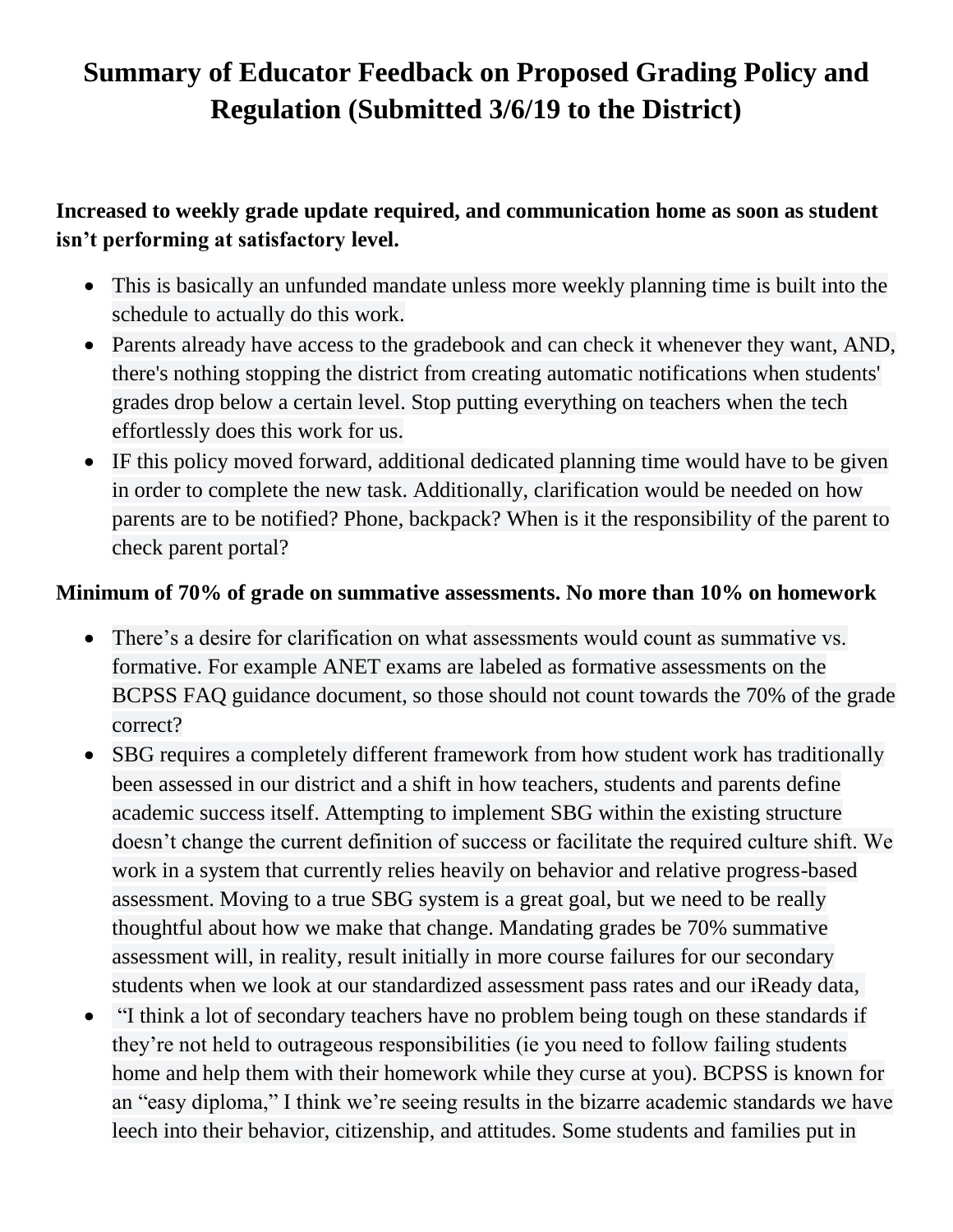more energy into arguing for a 60 than just putting energy into being a better student and earning a far higher grade."

 "Our school has been on standards-based grading, 100%, for a few years now. It's interesting though, and has some good points, but in many ways it's tough on the teacher. In the past, I could count on homework and quizzes to be a main motivating factor but now they're largely not because they're not graded, only scored. You can put a minimum requirement on formatives, at least at our school (students must receive this sort of score on formative or they're not eligible for summative until they do) but that creates lots of work for teacher with parent contact, creating new formatives or summatives, etc. In theory it's really good in many ways (students no longer fail for a bunch of zeroes on homework but, like college, their grade is based on 2-4 summatives per quarter) but really hard for teacher when student loads are up around 150-160 with one planning period. Standards-based grading also eliminates late penalties, which teaches students some bad habits."

#### **Re-assessment of Students encouraged**

- We agree with this philosophically, although support from the district would be helpful in creating re-assessments that use the same formatting as the original, cover the same standards, but use different (but similarly themed and leveled) texts, or different excerpts of the same text used in the original assessment.
- Another challenge with re-assessing is a matter of timing considering the urgency and challenge of staying on schedule with the new wit and wisdom lessons. Flex days could be built into the schedule on a biweekly/monthly basis for re-reaching and re-assessing

#### **On a desire for differentiation across grade levels:**

- These mandates are not good for early ed. Having the same grade book/system from PreK-12 doesn't work. What I teach in K and assess regularly is not going to work for high school. I would say at least PreK and K need a checklist type of report card, that yes can be accessed electronically. Number grades get different report cards. Elementary report cards should look different than middle and high school report cards. They are not all assessing the same thing so they should not all look the same.
- 1st quarter for early ed should be a parent conference. Report cards and progress reports should not start until 2nd quarter. Also for PreK the ELA could be their report card!
- "Right now conferences are optional. Making them more "mandatory" gives me as the educator the opportunity to bond with the family. I have 5 year olds that I have never met their parent!"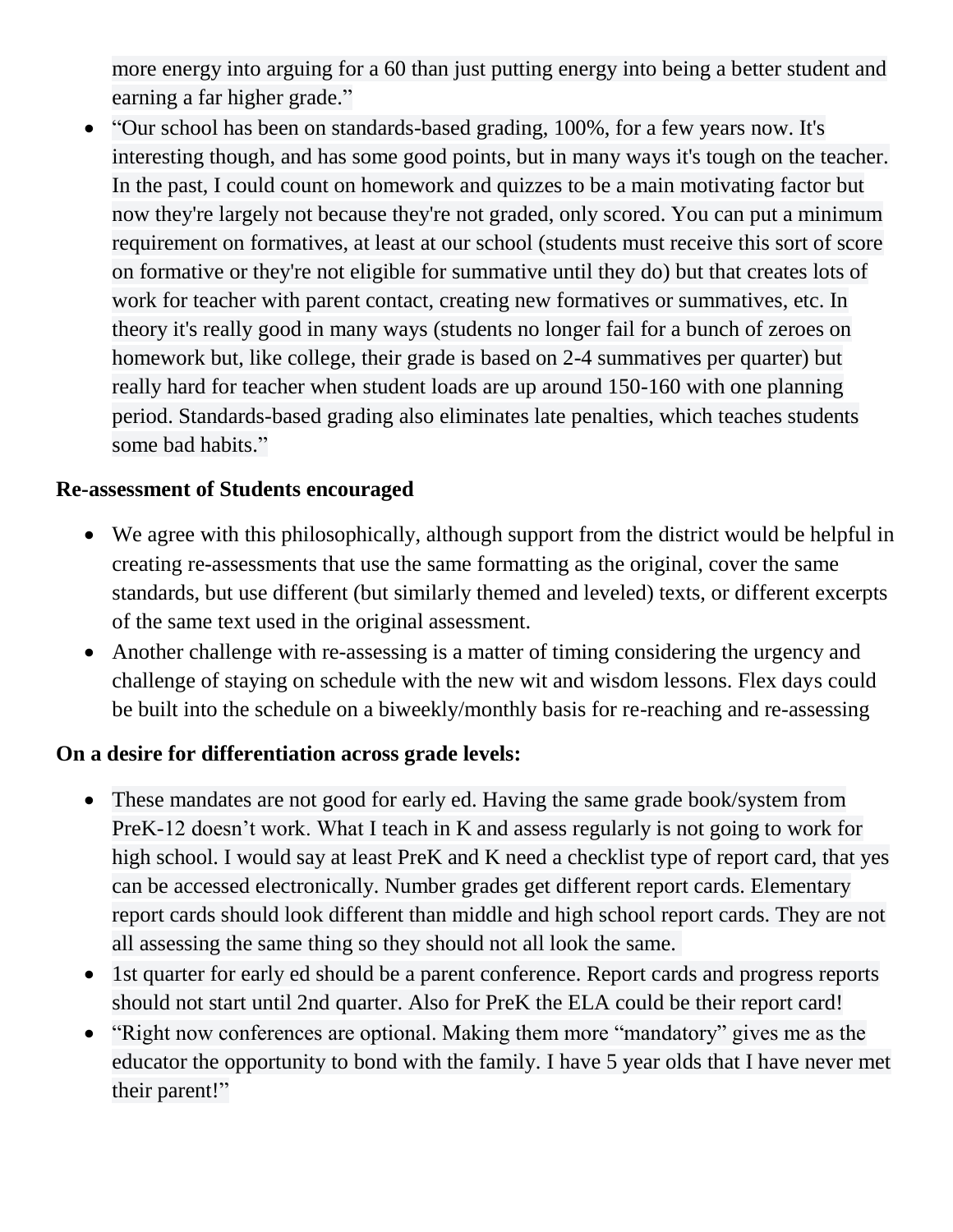See Baltimore County as an example of policy's adapting to the age/developmental level, [http://www.bcps.org/academics/grading/?fbclid=IwAR1MBbaTei70D4DVsJMbJVL5gq](http://www.bcps.org/academics/grading/?fbclid=IwAR1MBbaTei70D4DVsJMbJVL5gqLivygwRWBsAbxueGfQZhkTOwljv7drivc) [LivygwRWBsAbxueGfQZhkTOwljv7drivc](http://www.bcps.org/academics/grading/?fbclid=IwAR1MBbaTei70D4DVsJMbJVL5gqLivygwRWBsAbxueGfQZhkTOwljv7drivc)

### **EL students:**

- Big approval of the extension to 1 year before regular grading
- "As a former ESOL teacher, I think one year of N/A is a good change (it was only 2) quarters of N/A). I might suggest changing it to overall language level of 1.0-1.9 (under 2.0) as those are still very new beginners to learning English."
- "The section for ELs looks good on paper, but in my opinion the district needs to do much, much more in preparing content area teachers (non-ESOL teachers) to understand EL accommodations and modifications as well as their obligations to provide them. Especially at the high school level, gen ed teachers struggle with understanding how to grade students appropriate to their language proficiency level and EL accommodations. When general education teachers focus on summative assessments they often seem to overlook the language included here. This has to be a strong focus from the top down to get teachers to understand and implement this. Also, N/A just doesn't work at the high school level when even 1.7 level students can be enrolled in graduation requirement courses such as math, art, PE, health."
- If a child's language proficiency doesn't develop beyond 1.7, what happens to their grade the 2nd year they're in the US? Are they graded in a curve? Are they given partially translated assignments? The older students (or anyone, really) are when they move to a non-native language speaking country, the harder it can be to learn the language. This assumes that all EL will learn English at the same pace.
- What about 4th/7th graders? How would this impact choice?

## **Teachers will record grades using City Schools' online grade book of record**

 What about if a school wants to use a different grade management system? For example JumpRope which is specifically designed for Standards Based Grading that many Expeditionary Learning schools use such as Lillie May Carol Jackson

## **On Standards Based Grading**

- General approval of the move in theory, with some concerns:
- Unanimous opposition to the mandatory 50% grade. Standards based grading is supposed to show where they are with greater specificity and meaningfulness, this policy is the opposite of that
- Elementary should have skills checklists to show: what they can do independently, with support of a small group, or cannot complete...etc. If they want parents to have more